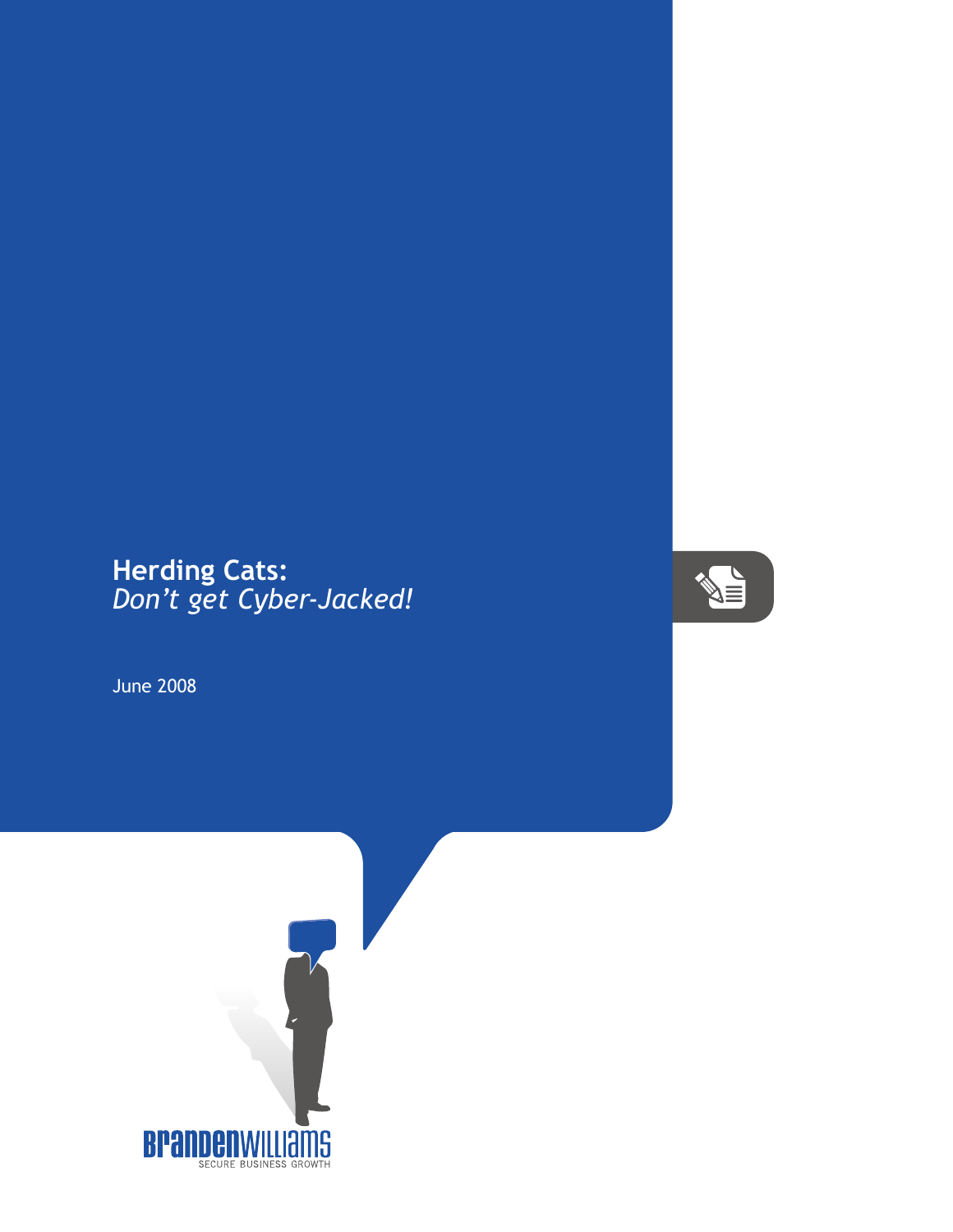If you had a safe filled with cash in a relatively insecure location (say at a retail back office), would you close the door and lock it when you are not using it? Hundreds of retailers would say, "Absolutely. This safe would be closed and locked when not in use." Why is this same approach not taken with security?

I've worked with companies that take extreme measures to protect their perimeter, but leave the internal network flat (i.e., the Armadillo Model: hard crunchy exterior, soft chewy middle). My intent is not to point out the always-feared-but-rarely-seen Insider Threat, but to frame our thinking around the landscape of Cybercrime Combat.

The rise of cybercrime grabs headlines of major publications every day. So far in 2008, PrivacyRights.org is reporting over ten million records affected by breaches<sup>1</sup>, and that number has the potential to more than double before the year is over.

Cybercrime can occur anywhere. It could be perpetrated by the often glorified hacker sitting in a dark room on foreign soil, the overly helpful customer service agent that happily resets a password, or a commercial enterprise that profits from targeted organized crime.

Speaking of organized crime, what a booming enterprise! Compliance initiatives like PCI have succeeded in turning the raging river of stolen data into a babbling brook (with the occasional flash flood). Because the easy score is harder to come by, organized crime units have turned to more sophisticated approaches to increase revenue. For example, it is relatively simple for one of these enterprises to get associates hired at a company and ship skimmed data out the door.

This year we've seen a highly publicized breach reportedly caused by credit card stealing malware. We've progressed from the rudimentary hacking of Point of Sale (POS) systems to SQL Injection attacks to sophisticated attacks involving massive installations of malware.

This ain't your daddy's security incident. You know, the ones caused by accidental malcode<sup>2</sup> or by a programmer paying homage to a stripper<sup>3</sup>. Instead, these are highly organized and targeted attacks that have a remarkable success rate.

What are we to do? Surely there are some "basic" controls that we can put in place to prevent these types of attacks. Quite simply, there are. Unfortunately, without a mature security program in place, the effort required to install these controls could quickly grow from "basic" to "insurmountable."

The first place to start is revamping your patch management and system hardening process. You should manage a limited number of builds that can be updated as needed to create a "Gold Image." All new server builds come from it, and all production builds should mirror it. You would need some automation to make it scalable, and there are many products available—both free or open source and commercial—that can do this. You also may need to address that legacy software package that can only run on Windows NT. As Administrator. Without Service Pack 6. Because the guys in finance need it.

Companies that have not gone through a standardization of their IT infrastructure may slide to the insurmountable side of the scale. Months (hopefully not years) of remediation

## **FOOTNOTES**

- *1 http://www.privacyrights.org/ar/ChronDataBreaches.htm*
- *2 The Morris Worm*
- *3 The Melissa Virus*

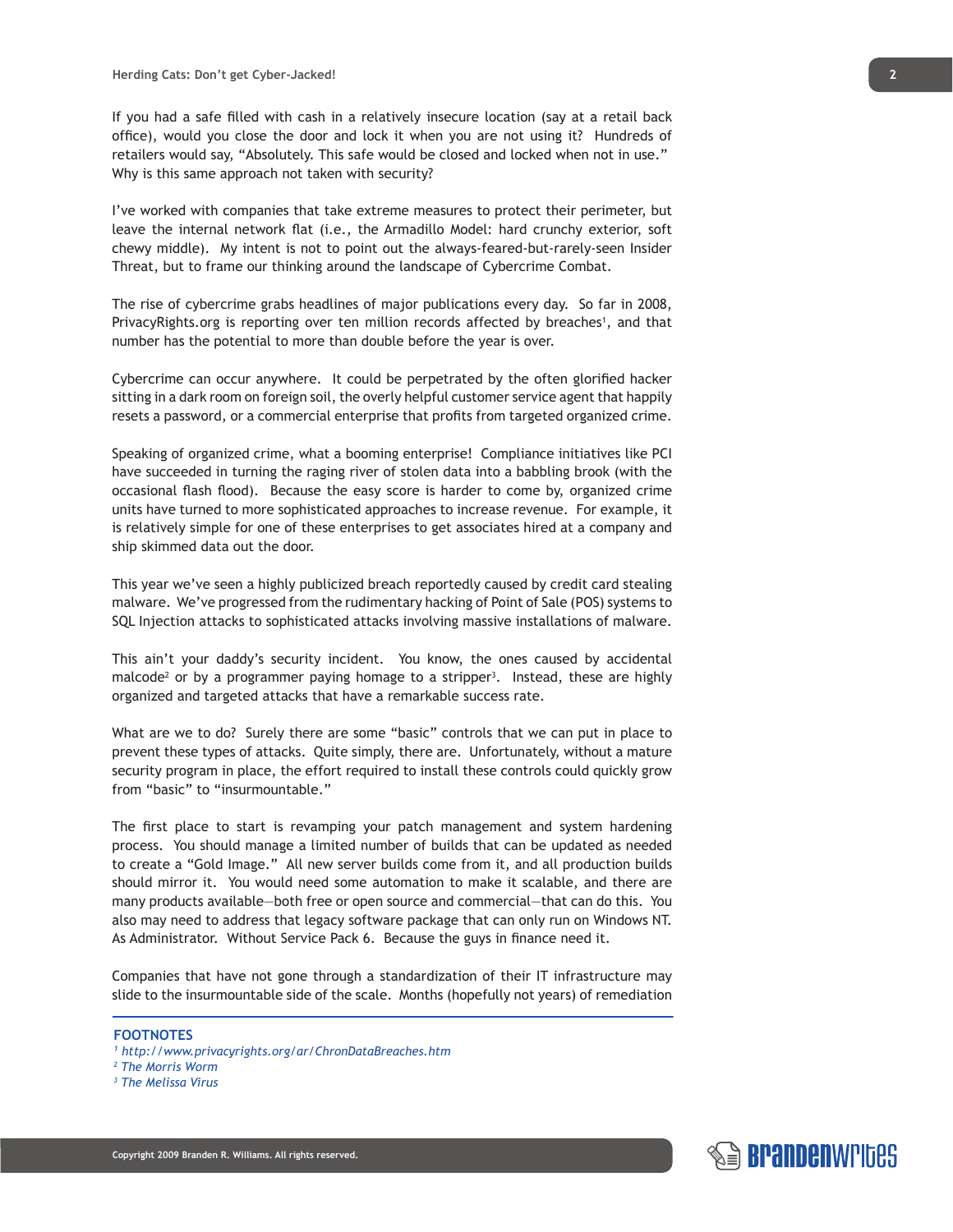may need to be done first. Your effort will be rewarded as you save time and money by updating a few builds every time a patch comes out—not hundreds.

The other thing we can do is pump the concept of "least privilege" through the veins of our company. Stores and possibly small satellite offices should not have access to the Internet, nor should they be able to access each other. Network segmentation and secure enclaves should be common, not rare. Users should have all of their rights stripped except for the ones required for their job. Those with elevated privileges should have their access re-evaluated periodically, and their actions logged and analyzed.

These "basic" concepts will work in a mature security program, or they can be seen as part of the To-Be picture. Criminals will continue to improvise as you cut off new revenue streams, but keeping up with security trends will keep you a target—not a victim.